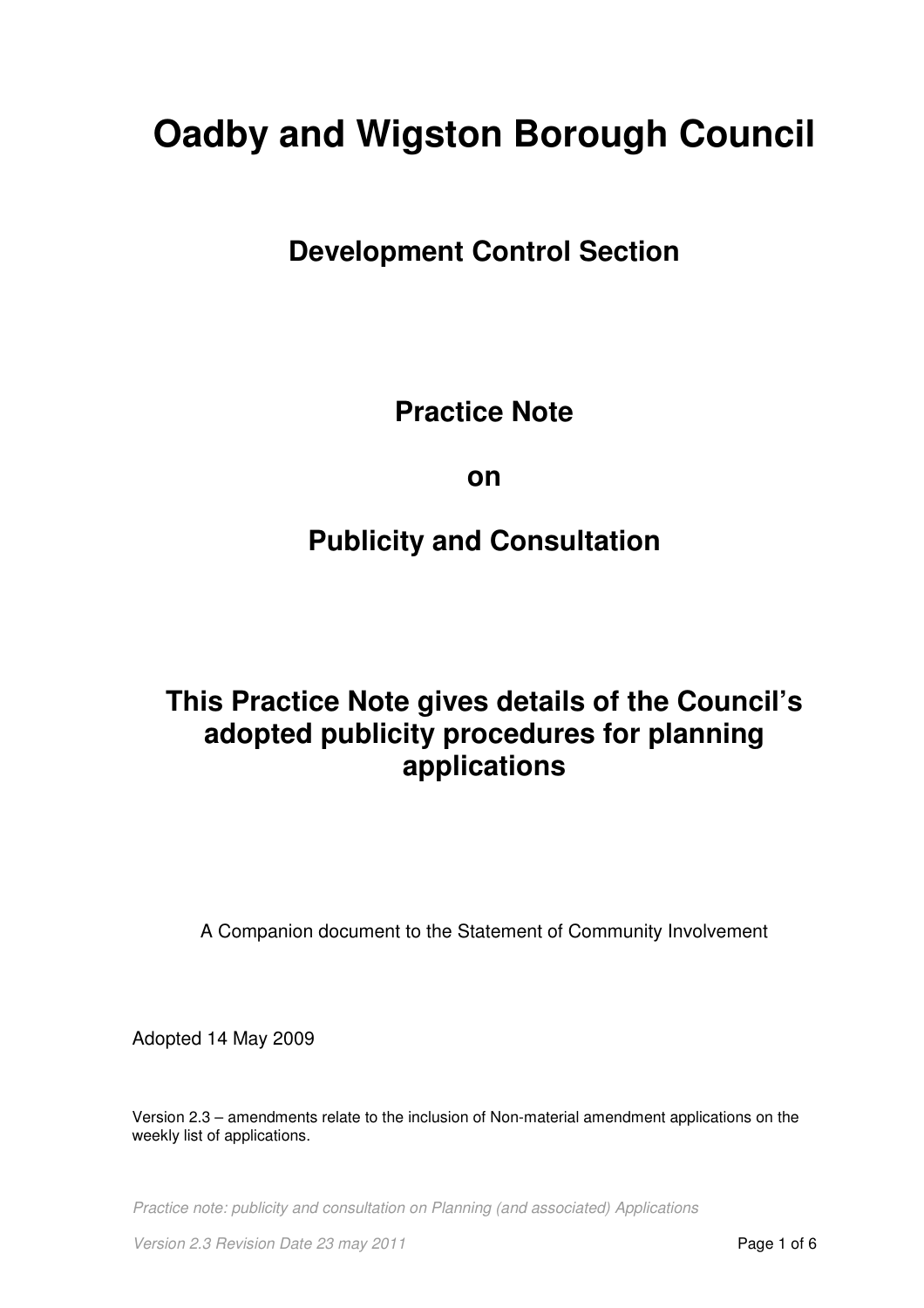# **Introduction**

Planning serves the public interest and decisions made by the Council affect everyone. For the Development Control Service to work effectively, people must be encouraged and enabled to participate in the planning process.

Oadby and Wigston Borough Council is committed to encouraging public participation in the process of determining planning applications. In order for this process to be effective, it is important that the public are aware of applications in their area and that they are able to have their say to influence the decision reached by the Local Planning Authority.

The Government places a number of statutory minimum requirements upon the Council for publicity. It is the Council's policy to provide a service which exceeds statutory requirements, and the provisions for notification and consultations which the Council has adopted is set out below.

The Development Control Section seeks to be consultative, open and transparent in dealing with planning applications and the aim of this Practice Note is to both publicise our approach and to ensure consistency of action.

Planning applications and plans are available for inspection at the Council Offices. In addition to the above, applications in Oadby are also available to view at Oadby Library, Wigston applications are available to view at Wigston Library, and South Wigston applications are available to view at both South Wigston and Wigston Libraries.

# **Statutory publicity for applications**

Through the Town and Country Planning (Development Management Procedure) Order 2010, Local Planning Authority's have a duty to publicise certain applications.

The following types of application are required to be advertised in a local newspaper and a site notice displayed:-

- **-** Applications accompanied by an Environmental Impact Statement.
- **Applications which are Departures from the Development Plan.**
- Applications which affect a public right of way.
- **Applications affecting the setting, character or appearance of a Listed Building.**
- Applications affecting the setting, character or appearance of a Conservation Area.

The following types of application are required to be advertised in a local newspaper, and either a site notice displayed or neighbours notified:-

Applications which are defined as a 'Major Development'

Major developments are defined as being:-

- the erection of 10 or more houses (or 10 or more gypsy pitches) or where the site exceeds 0.5 hectares;
- the erection of buildings where 1,000 square metres of floor space is created,
- or where the application site exceeds 1.0 hectares.

All other planning applications are required to be publicised by means of either a site notice or neighbour notification.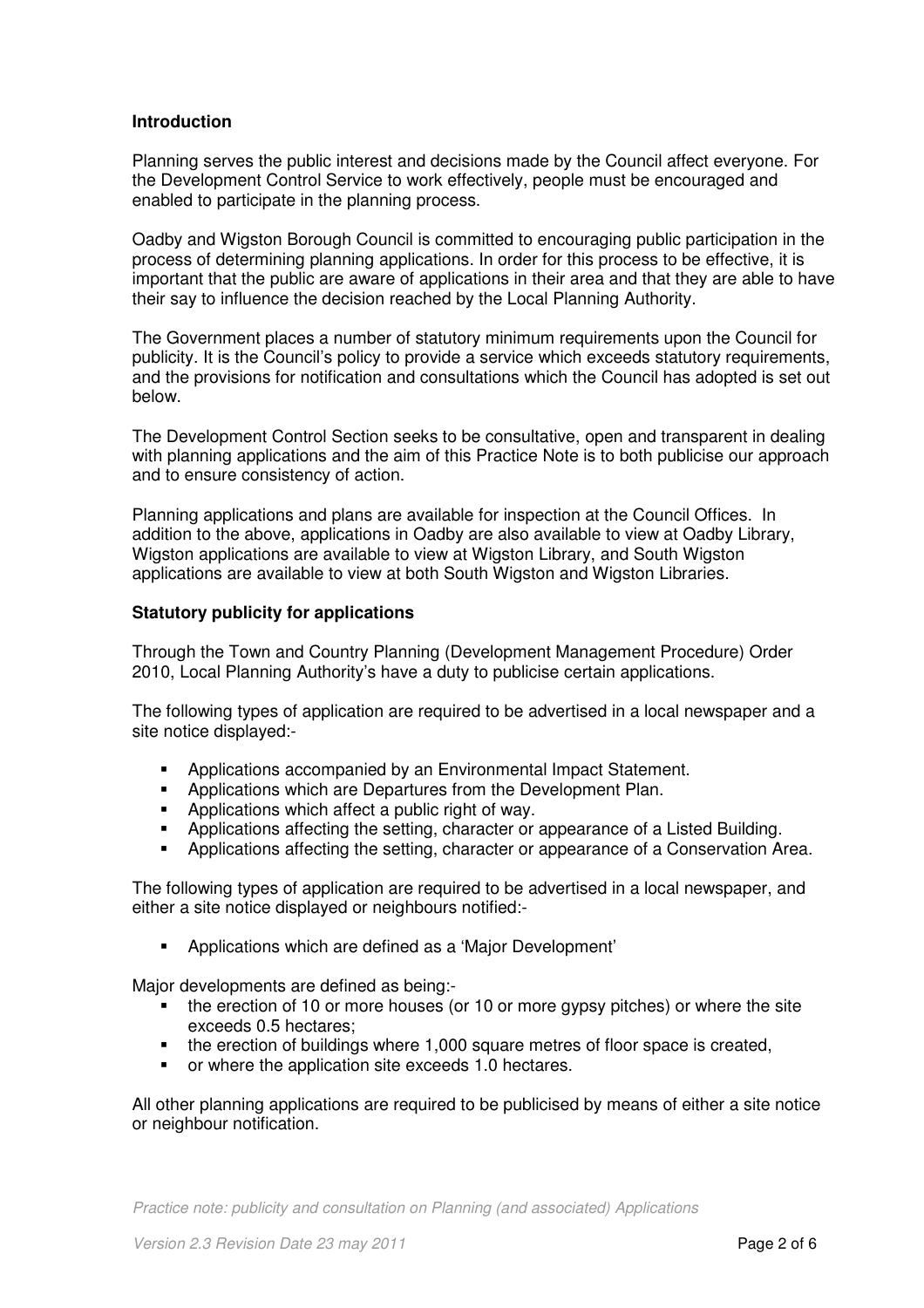# **Statutory Consultation**

Certain statutory consultees such as the Environment Agency, Highway Authority (Leicestershire County Council), Natural England will be consulted directly on certain applications where they may have an interest. Such consultations before the planning application is determined are set out in Articles 16-18 of the Town and Country Planning (Development Management Procedure) Order 2010.

# **Non-Statutory Consultation**

Oadby and Wigston Borough Council will consult non-statutory consultees such as local Civic Societies, Leicestershire Constabulary etc. where their expertise would clearly be helpful in judging the merits of a particular planning application.

# **Agreed publicity procedures of Oadby and Wigston Borough Council**

#### Newspaper Advertisements

The Borough Council will fully comply with the statutory minimum requirement to publish newspaper advertisements as set out above.

Newspaper advertisement will generally be published in the Oadby and Wigston Mail, but on occasions they may be published in the Leicester Mercury.

#### Site Notices:-

All planning applications will be publicised by means of a site notice to be posted in a position where it will be clearly visible and legible to passers-by without the need for them to enter the site. It is not the responsibility of the Local Planning Authority to safeguard the site notice or to replace damaged or lost notices.

Site notices for applications that are accompanied by an Environmental Impact Statement, Departures from the Local Plan, those that affect a Public Right of Way or affect the setting, character or appearance of a Listed Building or Conservation Area will be laminated and printed on coloured paper to give them added durability and visibility.

#### Neighbour Notifications

As a minimum, the Council will undertake the following will be notifications of all types of applications (with the exception of non-material amendment applications) :-

- Occupiers of all buildings whose curtilage shares a common boundary with the application site providing that the curtilage is within 90 metres of the development proposed;
- Occupiers of all buildings on land that is within 4 metres of the application site and is within 90 metres of the development proposed (for this purpose the presence of a road is discounted unless the road, including any verge/pavement, is greater than 20 metres in width)
- Any other persons that the Planning Officer considers should be notified, with particular regard being given to occupiers of properties on the opposite side of the road to the proposed development where the distance is less than 20 metres wide (but over 4 metres from the application site).. We will not notify additional neighbours where it is clear to the case officer that the proposed development cannot have an effect which might reasonably give rise to valid representations on planning grounds.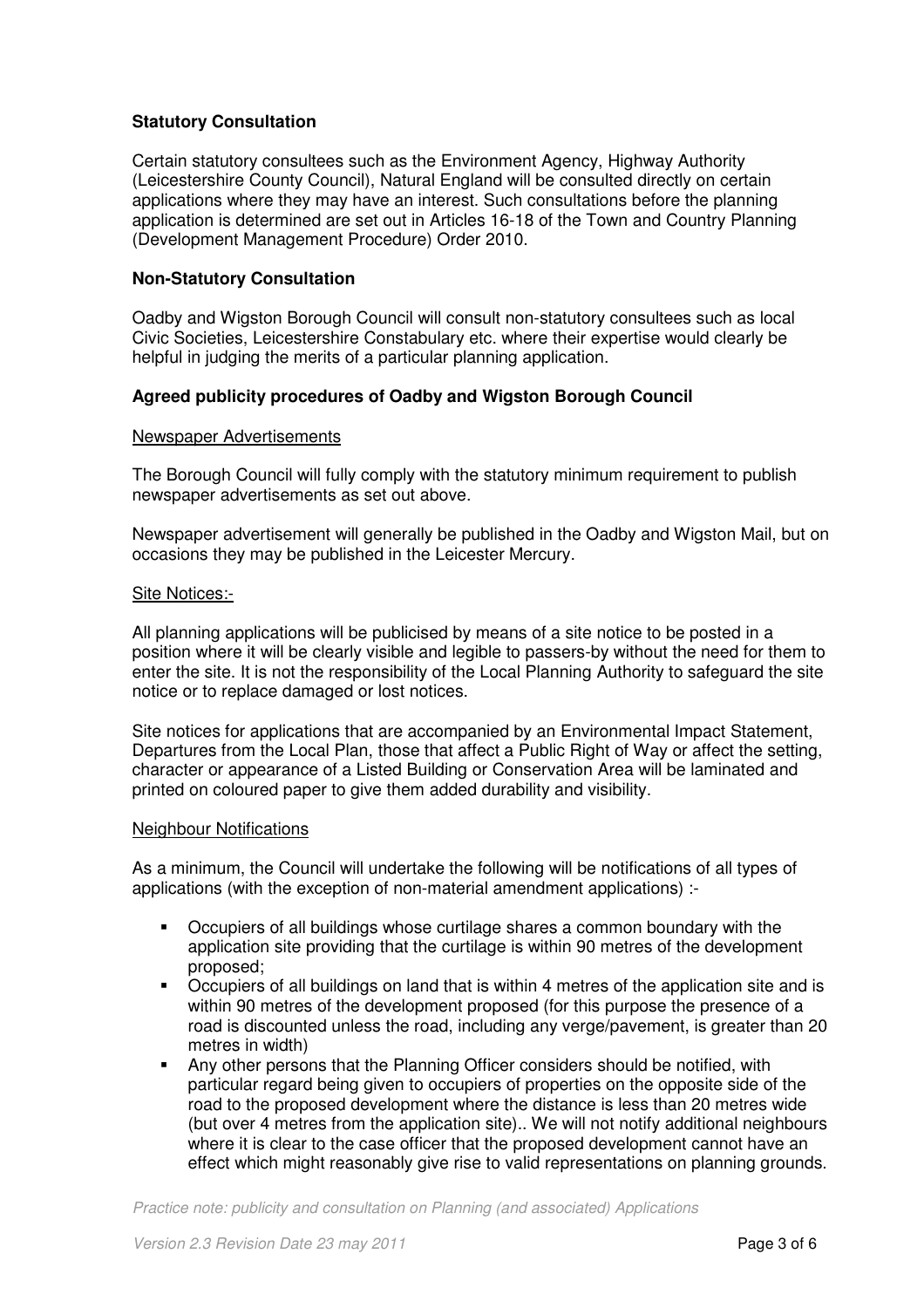This level of notification is illustrated below.



(The presence of the road should only be ignored if the width of the road is less than 20 metres)

With the exception of proposals which relate to a prior notification (see below) or an application to which part III of the Wildlife and Countryside Act applies (in which case 28 days is allowed) 21 days is given for responding to a press notice, a site notice or a neighbour consultation letter.

In most cases, the dates may differ and 21 days shall be taken from the latest date appearing on an advertisement, a notice or letter. Applications will not be determined before the expiration of that period.

# **Weekly list**

A weekly list of all valid applications and notifications received is produced by the Borough Council and despatched free of charge to various organisations. The list also appears on the Council's web site (www.oadby-wigston.gov.uk). Individuals may also obtain copies of the weekly list from the Council's Development Control section upon payment of an appropriate fee.

# **Ward members**

Ward Members (elected Councillors) will receive a copy of the weekly list so that they may be kept informed of proposals within their areas.

# **County Council matters**

On certain types of application the Leicestershire County Council is the Local Planning Authority. On these applications Oadby and Wigston Borough Council is a statutory consultee.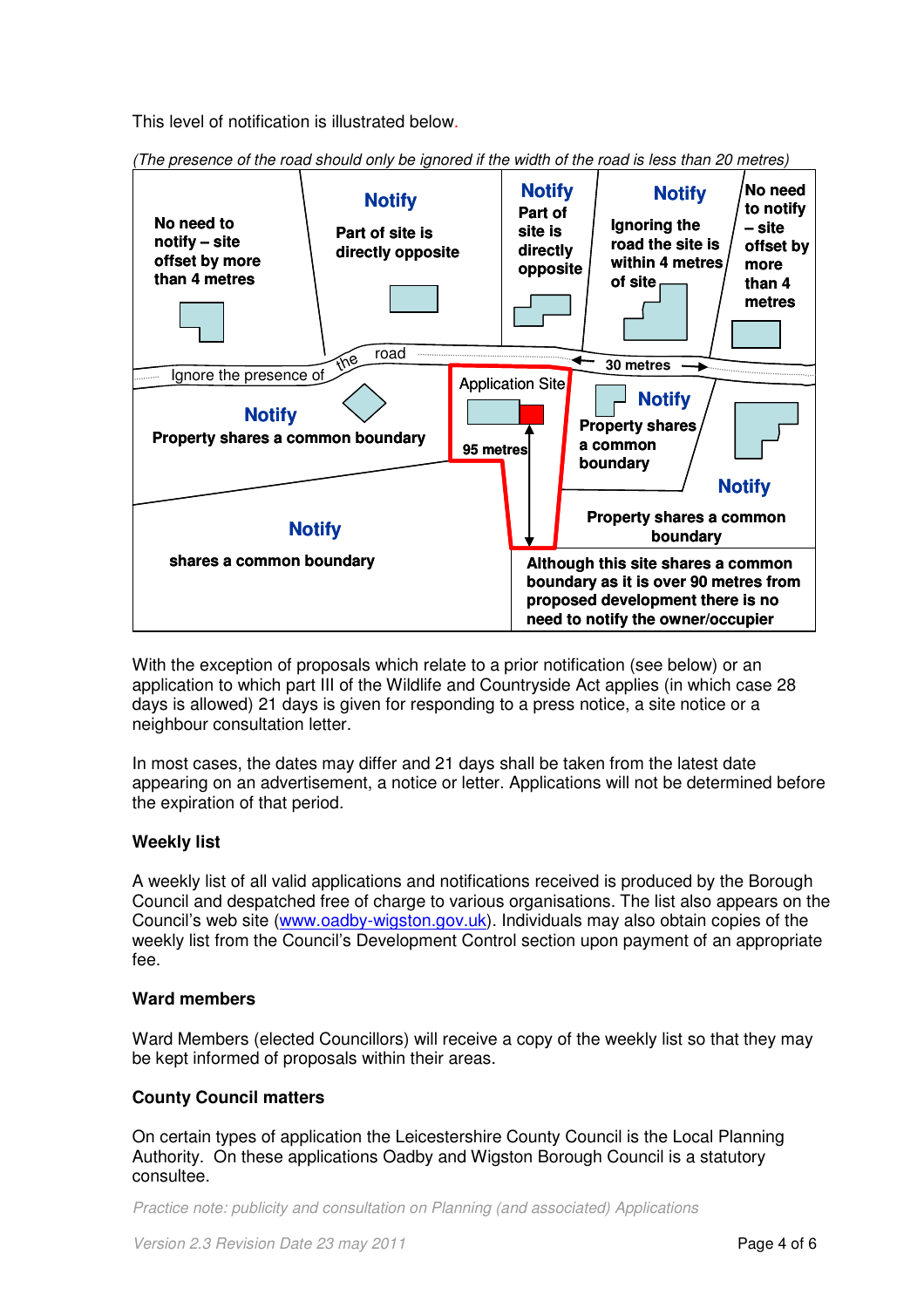Applications where the County Council is the Local Planning Authority include matters such as waste and mineral applications, certain school developments, and Tree Preservation Order applications where the Order was made by the County Council.

On these applications the County Council is responsible for all consultations and there is no requirement for the Borough Council to undertake any additional consultations.

### **Advertisement applications**

These will be treated in the same way as a planning application, i.e. site notices in all cases, newspaper advertisement and neighbour notification where required.

#### **Prior notification proposals**

Certain types of development/works such as some agricultural buildings, demolition of buildings, hedgerow removal, tree works in a conservation area and telecommunications development require notifications to the Local Planning Authority. Some of these works relate to matters which are 'permitted development' (but require a notification or have the prior approval of the Local Planning Authority). In all cases the Local Planning Authority must be notified before any works can commence.

The Council has limited timescales to respond to such notifications (as in some cases if no response is made then the works can go ahead). The timescales which the Borough Council has to respond to the Applicant is as follows:-

| Prior Notifications of agricultural or forestry development | 28 days |
|-------------------------------------------------------------|---------|
| Prior Notifications for the demolition of buildings         | 28 days |
| Prior Notifications of hedgerow removal                     | 42 days |
| Prior Notifications to erect telecommunications equipment   | 56 days |
| Works to trees in Conservation Areas                        | 42 days |

In relation to Prior Notifications of agricultural or forestry development, telecommunications equipment or demolition of buildings the Council cannot control the principle of the proposal and must have good reason if it wants to refuse or seek an amendments to the particular siting or appearance of the building or demolition works. Because of the tight time-scale and restricted grounds for comment the Council is generally unable to undertake the same publicity as set out above.

The Council will, in the case of most of these types of development, notify neighbours as set out above allowing 14 days for a response.

However, due to the wider interest generated by the prior notification of telecommunications equipment, neighbours will be notified allowing 21 days for a response, and a site notice placed.

# **Certificates of Lawful Development**

These applications are usually determined under the Council's delegated procedures in consultation with the Council's Head of Legal and Licensing and decisions are based solely on matters of fact. Consultations will only be carried out if the case officer considers that they may be able to assist on establishing the facts of the case.